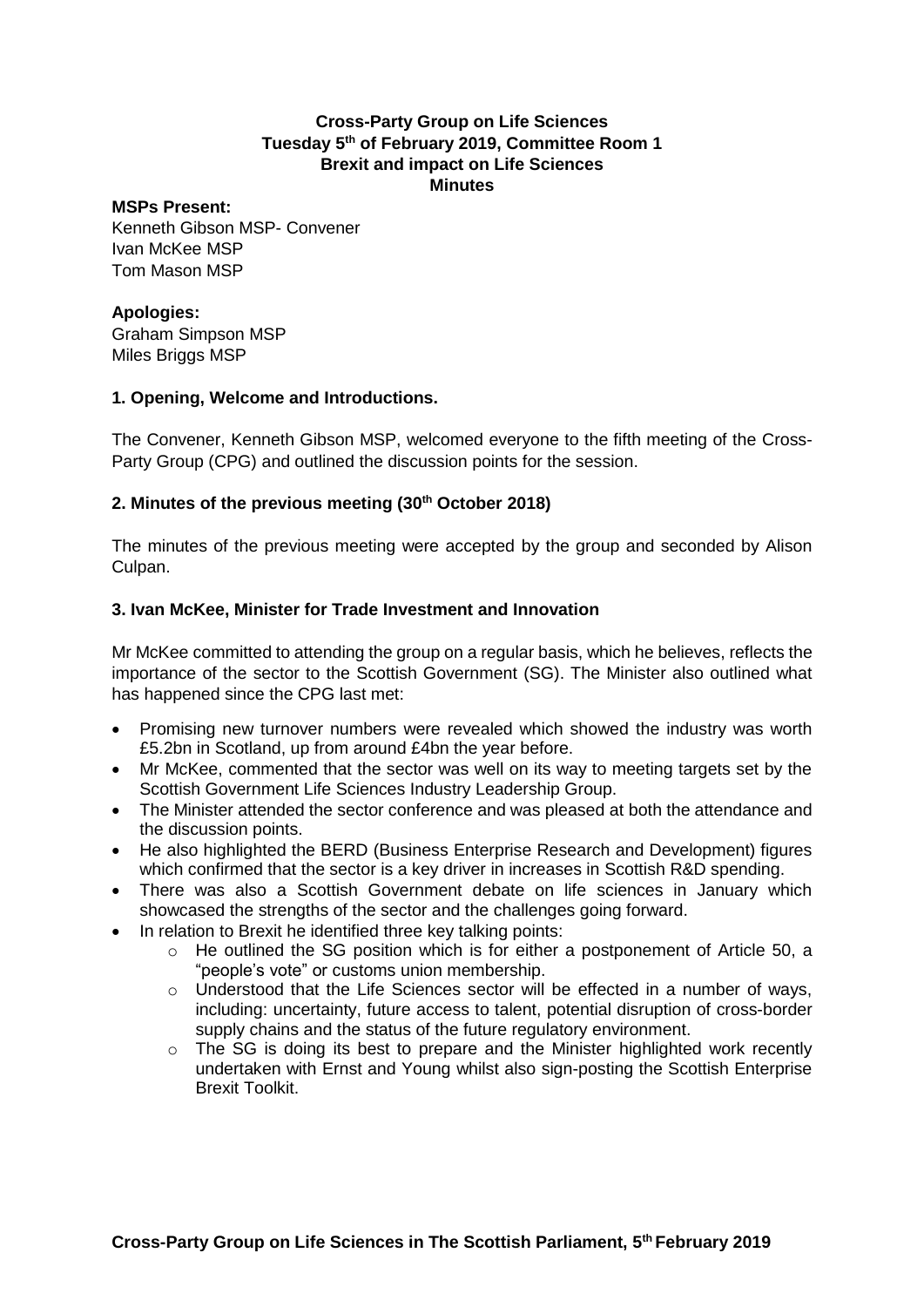Key points from the Q and A with Mr McKee.

- The Minister revealed that he had been on near monthly outreach events to Europe to both advocate for the Scottish Government's position and to stress that Scotland welcomes and values the contribution of EU migrants.
- In response to questions on student visas, Mr. McKee made it clear that this was a reserved matter but that Scotland's separate 4-year degree programme must be considered in any future immigration system. He also emphasised that free university education had been guaranteed to EU students for at least the next year.
- When asked on the continuation of the Horizon 2020 project and whether applications could still be made, he stated that this was as yet unclear with funding only confirmed until the end of the current period.
- Mr. McKee stated that the Government was aware of industry preparations, but despite this knowledge there were outlying factors like border control and port capacity that are almost impossible to prepare for.
- When asked about whether Scottish ports could provide additional capacity he stated that this was a possibility, but it would depend on the situation at southern ports as there would be an additional expense incurred by importers/exporters when using Scotland.
- He implored businesses with specific issues to come to the SG and they would endeavour to help.

### Mr Gibson added:

- That the UK has until the end of the month to signal they will contest EU parliamentary elections, if not, these 81 seats will be reallocated to the rest of Europe;
- That his wife, Patricia Gibson MP, had asked the Prime Minister for clarity on Horizon 2020 funding before the Christmas recess, but was still not any further forward.

## **4. Professor Andrew Tobin- Impact of Brexit to research**

Professor Andrew Tobin presented on his dementia and malaria research at the University of Glasgow's Tobin Laboratory.

Dementia Research:

- His team have identified the protein receptor in the brain responsible for memory and learning and are using drugs to mimic the function of this receptor.
- Mice are injected with prion disease (BSE) and experiments around memory are used to determine their success in preventing memory loss.
- The initial results have been successful, and the team is taking the findings to the USA.
- Brexit impacts this research in several different ways:
	- $\circ$  The majority of the team (post doc students) are from EU member states;
	- o The mice are from France;
	- $\circ$  The experimental equipment is from Italy;
	- o The drugs are from USA/Australia.

#### Malaria Research:

- 1.2 million die every year as a result of Malaria and 36% of the global population are at risk of infection.
- Professor Tobin explained how the parasite develops and uses the body's red blood cells to multiply.
- The project his team are working on is to prevent the parasite from binding and entering these cells. So far, results have been successful.

## **Cross-Party Group on Life Sciences in The Scottish Parliament, 5th February 2019**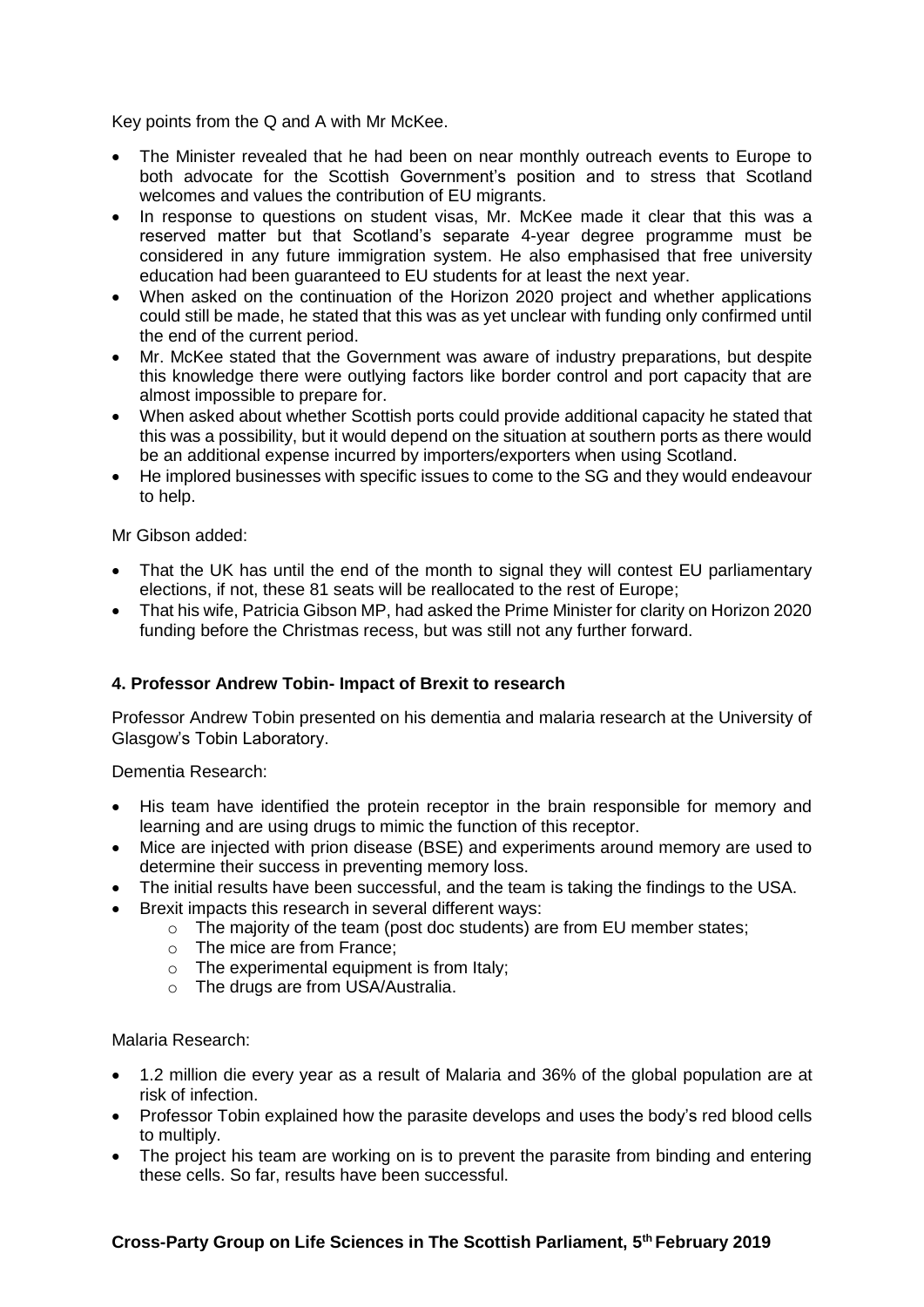- Once again Brexit affects their research in a number of ways:
	- $\circ$  This is an international project with a multi-cultural team, including researchers from Europe and Africa;
	- o The drugs are from Spain;
	- o The blood serum used in experiments is from Sweden.
- Therefore, complications because of Brexit could impact the future success of this project which is aimed at delivering anti-malarials for the Bill and Melinda Gates foundation.

Q and A with Professor Tobin

- Professor Tobin explained that the greatest stress for non-EU researchers is obtaining and maintaining their Tier 4 visa status. He doesn't want EU researchers to be caught by what is he feels is an overly-bureaucratic and expensive system.
- Barriers to accessing talent could significantly impact the ability of universities across the UK to attract and maintain talent, especially if the pathway to future employment is muddied.
- Professor Tobin explained that after Brexit he wrote to his post-docs to explain that they were wanted and welcome in Glasgow. He believes that more work is required to convince current and prospective students that the UK wants and values their skills.
- Professor Tobin was asked about the destination of previous researchers, and he confirmed that a substantial proportion stay within the UK Life Sciences sector. It was noted that a future shortage of EU researchers in academia would eventually filter down and result in a skills shortage for the wider life sciences sector.
- Further concerns were raised about the effective operation of a "points based" system and Professor Tobin agreed that more needs to be done to attract students post-Brexit and to sustain the morale of existing researchers.

## **5. Professor Stuart Ralston - Impact of Brexit on access to and Licensing of Medicines**

Professor Ralston presented on the role and function of the Commission for Human Medicines, the MHRA, the relationship between the MHRA and EMA with particular reference to and the possible consequences of Brexit on access to medicine and the "marketing authorisation" process for new medicines. He emphasised that the views expressed were his own, rather than those of the MHRA.

- The Medicines and Healthcare Regulatory Authority is a trading agency of the Department of Health and plays a key role in the licensing of new medicines. It employs over 1200 people.
- Most new medicines are licensed in EU member states by the European Medicines Agency (EMA) through the centralised process. Other, mostly generic, medicines can be licensed by individual Member States through other processes depending on their needs.
- The EMA process is popular with companies as it allows one central port of entry for licensing to 28 Member States.
- Professor Ralston explained the process, the various reporting stages, and detailed that it takes some a minimum of 277 days from initial submission to approval of a new medicine.
	- o Following an initial application, questions are asked after 90 and 180 days by rapporteurs (effectively referees from Member States). The UK has traditionally played a key role in this process and in previous years has acted as rapporteur or co-rapporteur more frequently than any other EU28 country. As a consequence, the MHRA had developed considerable expertise in this area. The UK also plays a leading role in the mutual recognition and de-centralised processes. For licensing of medicines
- Professor Ralston also touched upon the "Norwegian model". He explained that while Norway is not a member of the EU it has regulatory alignment with the EMA. While Norway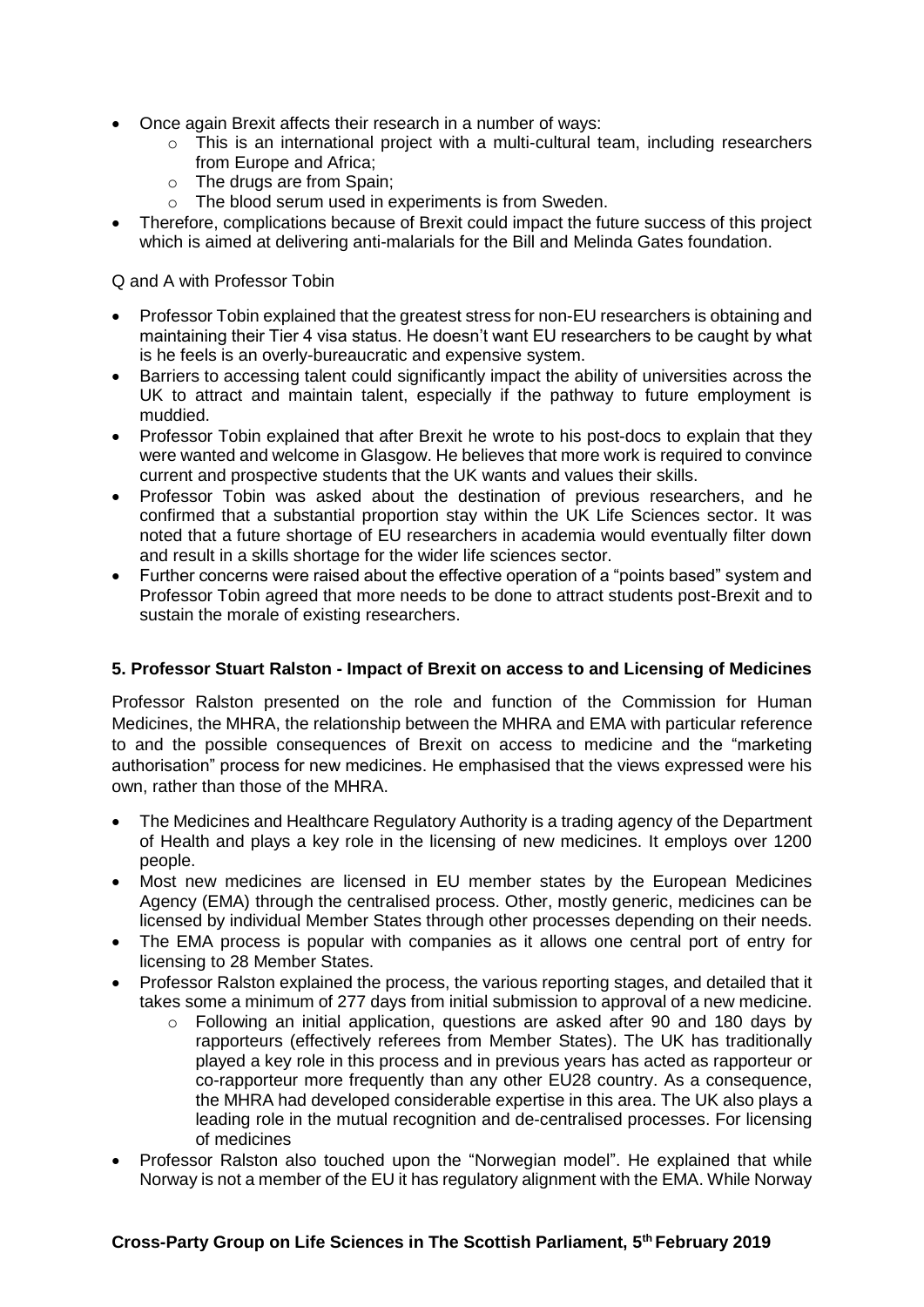can act as a rapporteur, it has no vote in licensing decisions and has no influence on EMA policy.

- Professor Ralston explained that a "no deal" Brexit would result in the UK being entirely outside the auspices of the EMA. The MHRA would therefore be solely responsible for licensing new medicines in the UK. This would inevitably represent a substantial increase in workload as compared with the current situation.
- He explained that a "Withdrawal Agreement" scenario, under Mrs. May's current deal, would result in acceptance of EMA decisions until 2021 but with the UK playing a relatively passive role in the process.
- Why would a "no-deal" scenario matter? Under the current situation the EU (through the EMA) is typically second after the USA (through the FDA) in licensing new medicines which results in patients receiving cutting edge treatments faster.
- Under a "no deal" Brexit there is a potential concern that the pharmaceutical industry would focus efforts on gaining marketing authorisation first in the USA, EU and Japan and only after that submit applications for marketing authorisation in other countries such as the UK, Switzerland and Canada.
- In order to mitigate this threat, the MHRA has put procedures in place to encourage companies to submit early to the UK by conducting a targeted assessment process with the aim of making medicines available to UK patients in a timely manner.
- Nonetheless, this would require companies to submit both to the EU and (separately) to the UK which would result in the duplication of effort and cost for the pharmaceutical industry.
- Post-Brexit opportunities were briefly touched upon. Michael Gove's had previously asserted that with Brexit, it may be possible to leaving the European Clinical Trials Directive. However, it was pointed out that this would be unlikely since few companies would want to conduct clinical trials on medication under conditions that could not be accepted in Europe and elsewhere.

Q and A with Professor Ralston

- When asked about whether the UK could accept FDA decisions as part of a rubberstamping process, Professor Ralston cautioned that this hadn't been explored in detail at the present time.
- He was also asked about MHRA "rubber stamping" EMA decisions. In response to this he pointed out that the UK plays a central role in shaping EMA decisions through its role in the assessment process and that it would be unsatisfactory for the MHRA to accept decisions made by others without any input.
- He also pointed out that, reflecting this fact, most developed countries such as Australia and New Zealand, Canada and Switzerland have their own regulatory authorities.
- Professor Ralston was also asked about a potential future role for the SMC in offering market authorization. He pointed out that while the SMC did a valuable job, their focus was on the assessment of products that already have marketing authorisation and that they would not have the expertise to conduct the in-depth assessment that was necessary for marketing authorisation.

# **6. George Davidson, GlaxoSmithKline - Industry preparations for Brexit**

• Explained that GSK is relatively well-prepared for Brexit given the information available to plan to date but clearly anything could happen given the uncertainty remaining. GSK is dependent on an integrated European supply chain and the use of external partners who may be less well equipped to deal with the complex planning given the size of their organisations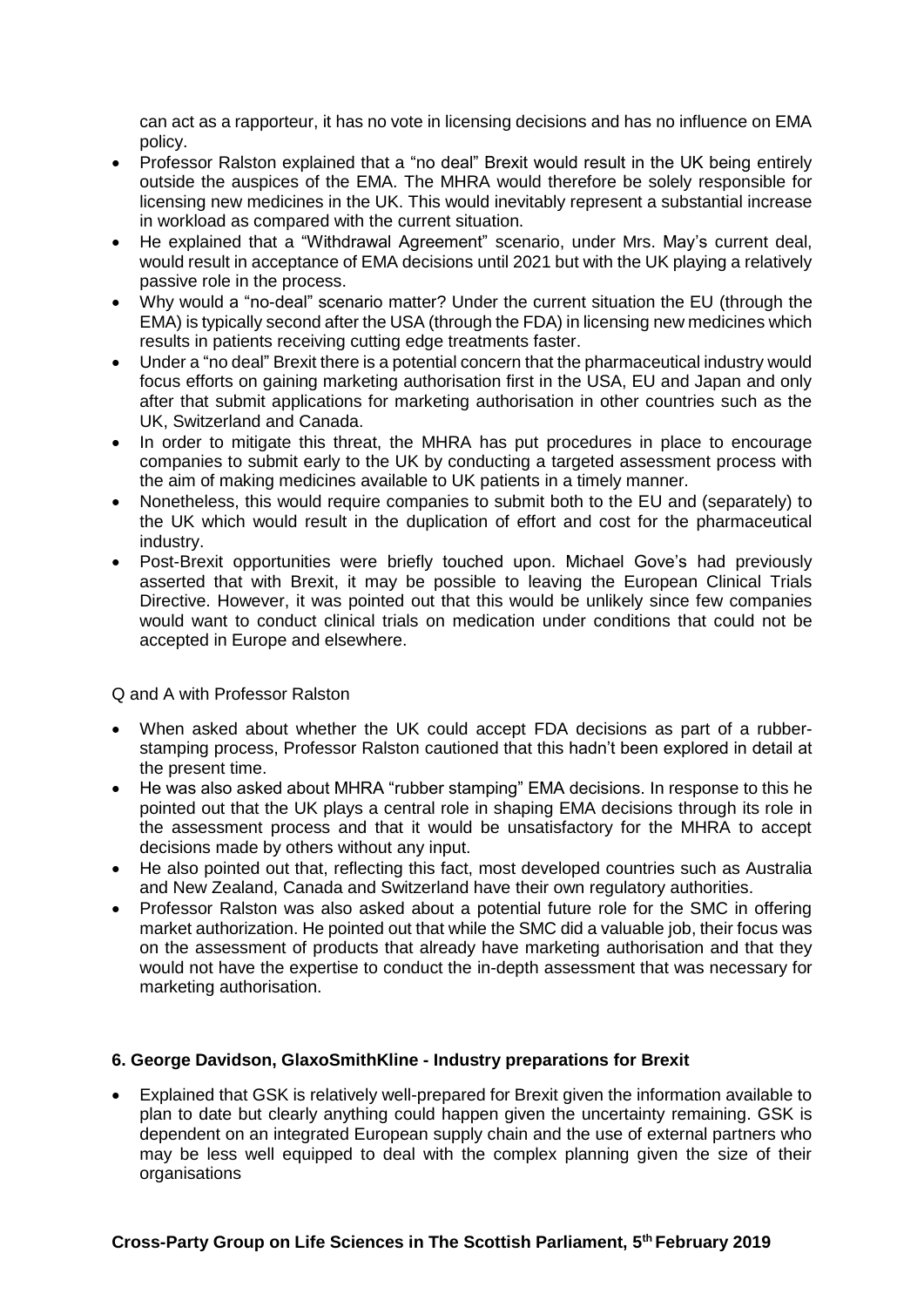- Mr. Davidson stressed that patient wellbeing and maintaining continuity of supply is GSK's sole focus.
- GSK employs 14,000 people in the UK of which 10% are non-UK EU citizens. In Europe, GSK, employs a further 30,000 at 17 plants, which demonstrates the integrated nature of their supply chain.
- Mr. Davidson explained that there are five main workstreams GSK has focused on to tackle Brexit challenges: Manufacturing and supply, Regulatory, Trade and Tax, People, and R & D.
- Preparations to date have included some 13,000 pack changes to comply with European rules.
- GSK estimate having spent around £70m preparing for Brexit. Mr. Davidson felt such significant investment was needed to try and ensure continuity of supply but could potentially have been spent more productively in other areas of their business.
- There was also further focus on the desire for continued collaboration with EU partners around R&D and people and the extension of Horizon 2020 after Brexit.
- GSK hopes to see mutual recognition agreements in place, and any future system must be seamless to avoid delays at borders which could ultimately impact supply.
- Mr. Davidson also explained that GSK hopes fluid working between its many manufacturing plants and other parts of their business would still be possible after Brexit as a regular supply of medicines depends on working collaboratively both internally and externally.
- There was also additional focus on the Falsified Medicines Directive which has just launched. It's important that this is incorporated into UK law as it will save patient lives and has also been a significant workload alongside Brexit preparations.

Q and A with George Davidson

- When pressed on how long supplies would last Mr. Davidson, and Alison Culpan from ABPI, stated that despite the hard work of innovative companies a lot would depend on the 83% of medication that comes from generic producers.
- Several members asked about "good news" given the lack of certainty with Brexit and Mr. Davidson added that whilst there were still many unknowns for everyone, he felt GSK, and presumably other large companies, had taken all the steps they could to try and ensure continuity of supply and were in as good a position as possible given the current uncertainty

*Alison Culpan added*

That it was unclear what could be done to incentivise pharma after Brexit, especially considering money and funding from the Life Sciences strategy was still underspent.

*Linda McGlynn (Diabetes Scotland) added*

• That there were concerns within the diabetes community about access to insulin and it was important to remember that patients will suffer most from any disruption. She also called on the Government to reassure patients and provide additional information in order to prevent patients stockpiling.

# **7. Closing Remarks**

The convener thanked all four contributors and reminded members of the date for the next meeting (28<sup>th</sup> May 5:45pm CR5).

He also encouraged members to put forward suggestions, to his office and the secretariat, to cover at the next meeting.